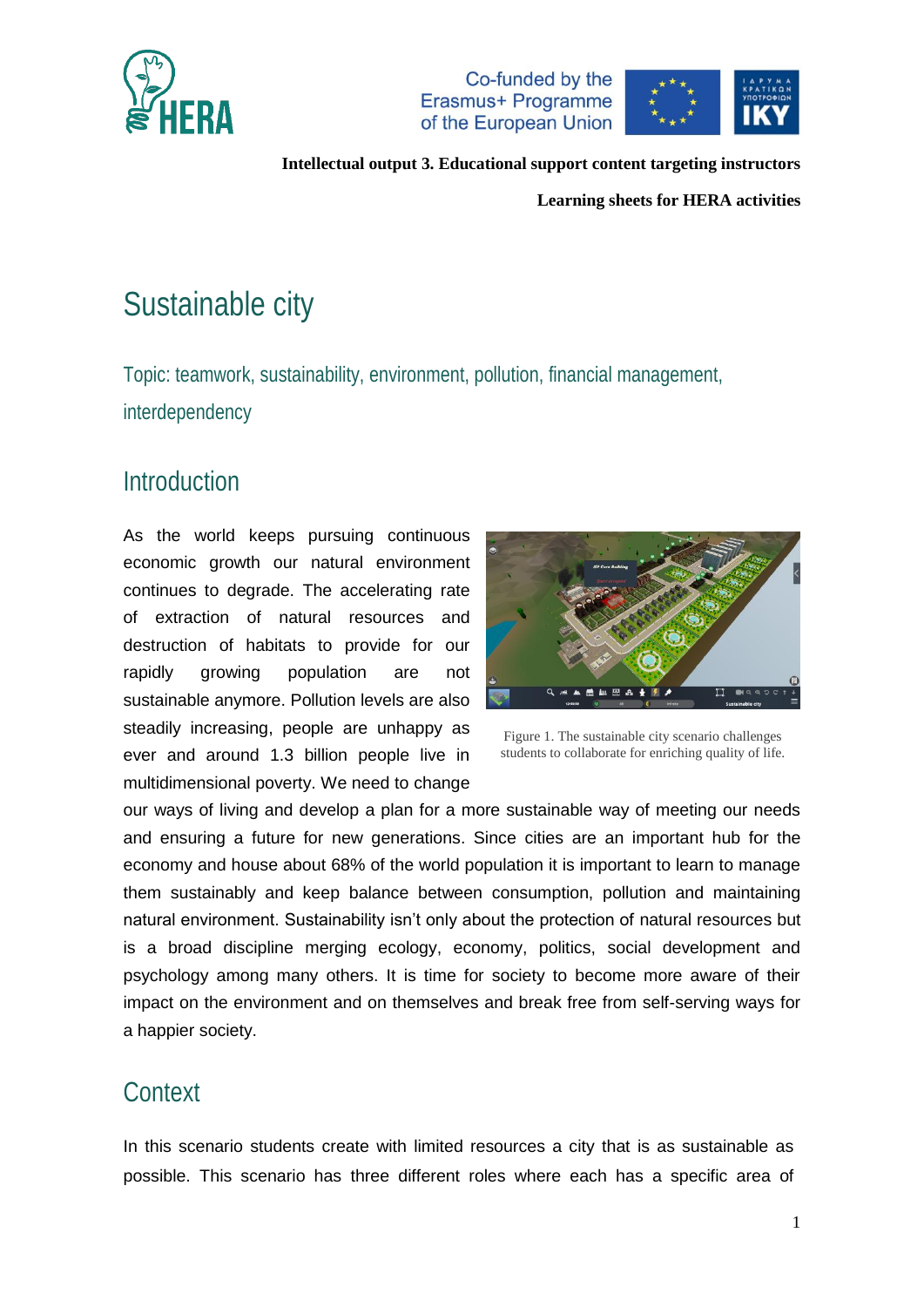



### **Intellectual output 3. Educational support content targeting instructors**

#### **Learning sheets for HERA activities**

responsibility. In the scenario, a financial manager, an environmental specialist, and the mayor need to manage a joint budget and to cooperate in the quest of city planning. The goal is to create an "ideal" city: wealthy, sustainable, safe, pollution free, and with a high happiness index. This requires thorough planning, fine balance, and collaboration among participants because the scenario is specifically designed to introduce role objectives that introduce dependencies among the activities of the players towards achieving a common goal. Will the players be able to collaborate in order to create an exemplary result?

Following is the description of the suggested roles:

#### **Role 1: Financial manager**

The financial manager is responsible for managing city revenue. She needs to build commerce and industries to create a steady income for the city. The income is the basis for the development of the city and other players' work. The financial manager has the ability to build and bulldoze commercial and industrial buildings, with each category generating different income. This is meant to



Figure 2.Students start working on a small but functional city, which needs to be enhanced towards sustainability standards.

encourage the player to use both types of structures and enhance immersion in the game.

An ideal city has clean water, soil and air, high employability, and happy residents. It might sound tempting to ignore all those factors but in order to generate income the financial manager should keep environmental damage and workers' happiness in mind. Otherwise she might be risking being disrupted by their city's fellow representatives who have the ability to bulldoze unsustainable design. The financial manager's success is dependent on that of other players. For example, without proper electrical coverage the city cannot generate revenues. As a result, the financial manager relies on the infrastructure created by the environmental specialist in order to have more space for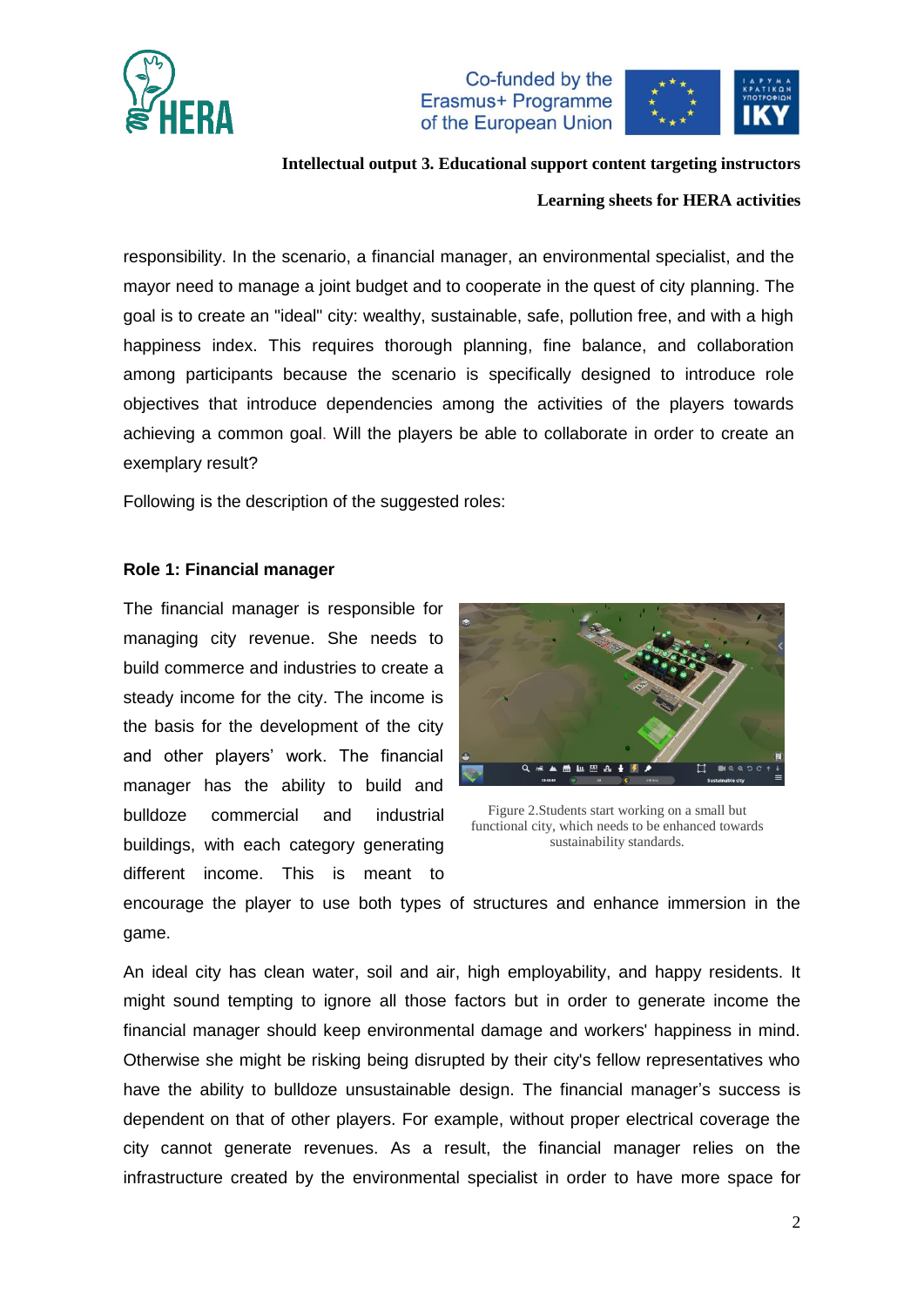



**Intellectual output 3. Educational support content targeting instructors**

#### **Learning sheets for HERA activities**

businesses and electricity. In order to achieve the desired goals teamwork is paramount. **Role 2: Environmental specialist**

The environmental specialist has an overseeing role. He is responsible for the city's environmental wellbeing and sustainability. His goal is to provide the city with infrastructure and manage the electrical network and pollution levels. In order to achieve that, the environmental specialist needs to monitor the financial manager's and the mayor's work and ensure it is environmentally friendly because their decisions affect his ability to reach his personal goals. One example is low pollution levels. If other players go overboard on introducing buildings, the pollution levels rise and this makes it hard to achieve the goals in hand. To reinforce sustainability, the environmental specialist has the ability to bulldoze anything that conflicts with his goals. In addition, the environmental specialist's responsibilities include building infrastructure, providing the city with electrical coverage, and expanding the city by building roads. This provides a basis for the development of the city, its size, and its capacity to generate revenue.

#### **Role 3: Mayor**

The mayor is responsible for societal management. The mayor is in charge of the city's inhabitants' wellbeing: their happiness, health, security, education, and entertainment. The mayor needs to provide citizens with housing, businesses, services, culture, and reduce possible criminal activities. In addition, a happy citizen requires wealth and a pollution free environment so the mayor needs to work with his fellow representatives to achieve the goals in hand. In order to avoid the financial manager overpowering the city scene with a purpose to simply get rich the mayor is provided with the ability to bulldoze industries that do not follow the sustainability guidelines and prohibit them from reaching their personal goals. But the balance lies in between and the mayor should still take the city's ability to generate revenues under consideration. Otherwise there might not be enough funds to build housing, public services, and cultural buildings. Most of the objectives have a high percentile (90%) in order to encourage the player to think thoroughly about all of the aspects and try out the different options HERA provides. Teamwork is paramount in order to succeed and find a fine balance between one's own personal pursuits and allowing fellow representatives to do the same without stepping on each other's toes.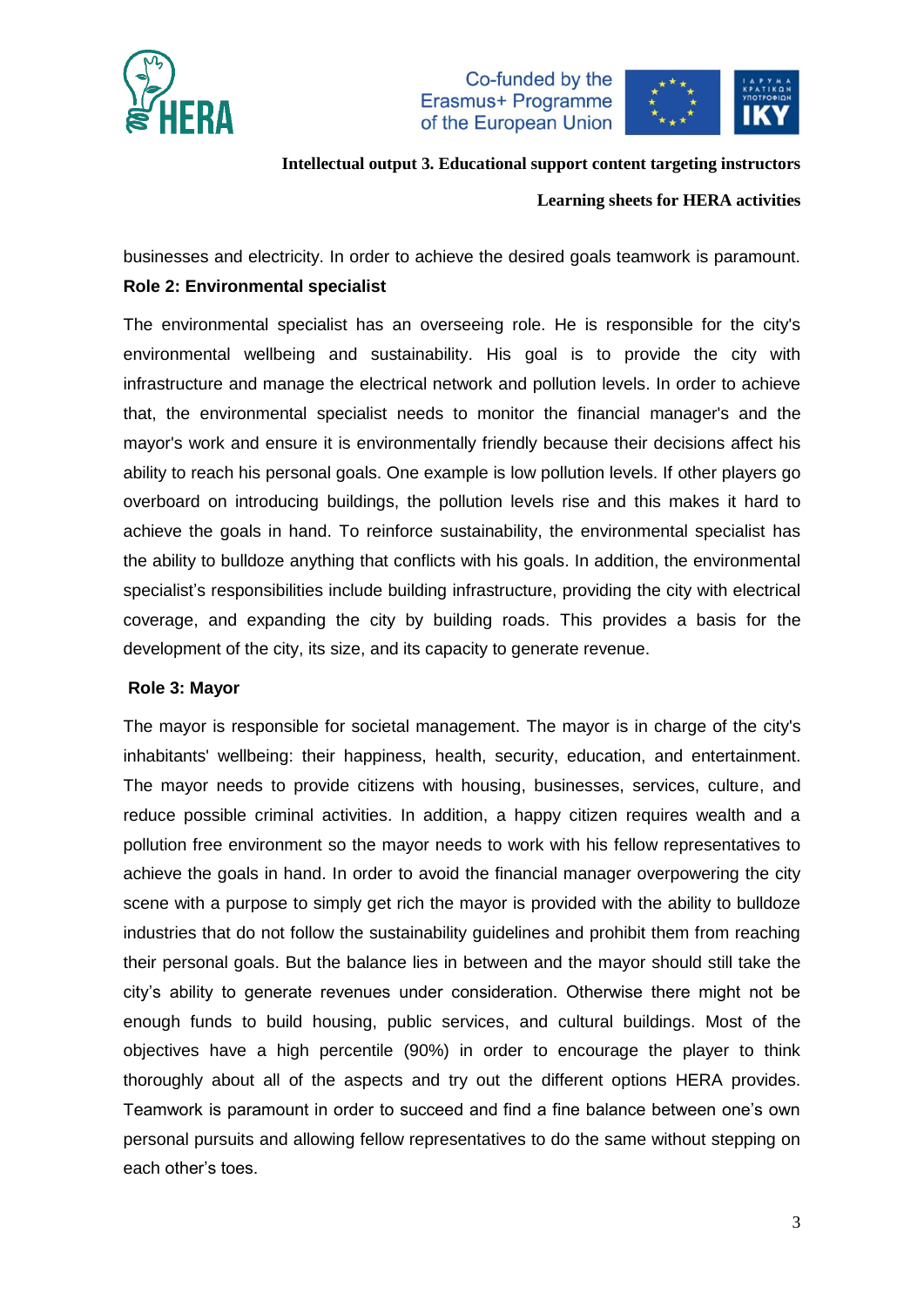



#### **Learning sheets for HERA activities**



Figure 3. Roles, actions, and dependencies.

## Learning goals

Upon completion of the activity students will:

- Understand the connections between environmental, social, and economic aspects of everyday life.
- Have experienced how to achieve cooperation between different parties with different goals and needs.
- Built competence in taking an integrative approach in researching city management and related environmental issues.
- Have created the conditions necessary for navigating the challenges modern society and environmental changes pose for the public and private sector.

### **Prerequisites**

Students need to have basic understanding of concepts related to sustainable development.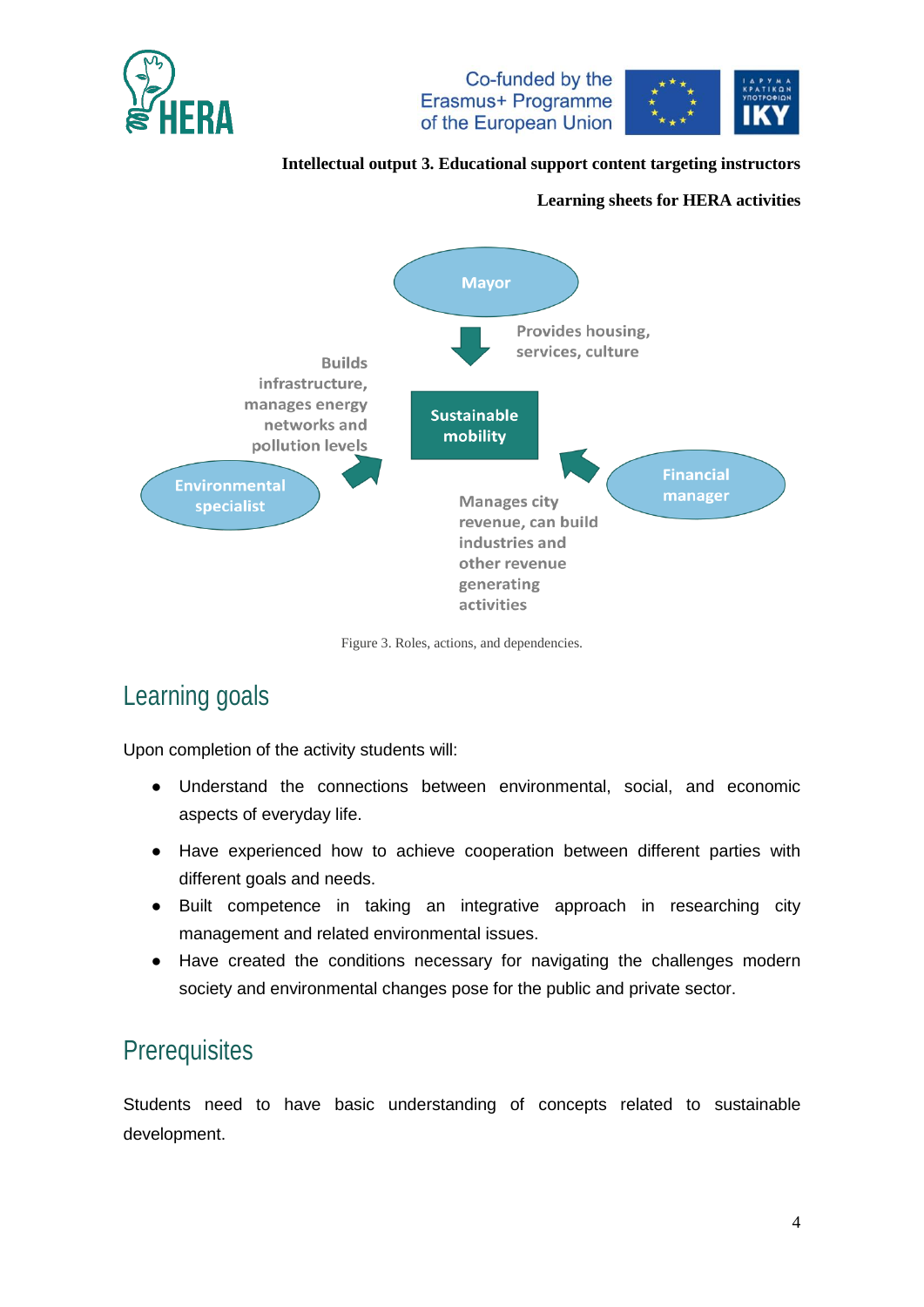



**Learning sheets for HERA activities**

### Audience

Sustainable development is a goal that can be achieved only through the collaboration of scientists, engineers, and economists that offer diverse, complementary knowledge. The scenario is of interest to students in all of the above disciplines.

### Core concepts

- **Sustainability:** Encouraging decision making in terms of environmental protection and the impact of human activities on their surroundings both short- and long-term.
- **City management:** Discussing what a well operating city needs and how to manage these aspects.



Figure 4.Students need to address issues related to pollution.

- **Environmental impact and pollution:** Seeing how it can occur in cities, how it affects the population and some countermeasures that can be done about it.
- **Interdependence:** An essential element for sustainable development where the dynamics encourage collaboration, trust and alliance over competitiveness and dominance.
- **Happiness index:** Citizens' wellbeing and its relation to the surrounding environment. Which aspects aid in creating a thriving community.
- **Transversal skills:** Collaboration, communication, critical thinking, problemsolving.

### Description of the scenario

The overall objective is to create an "ideal" city, namely a city that is wealthy, sustainable, safe, pollution-free, and with a high happiness index.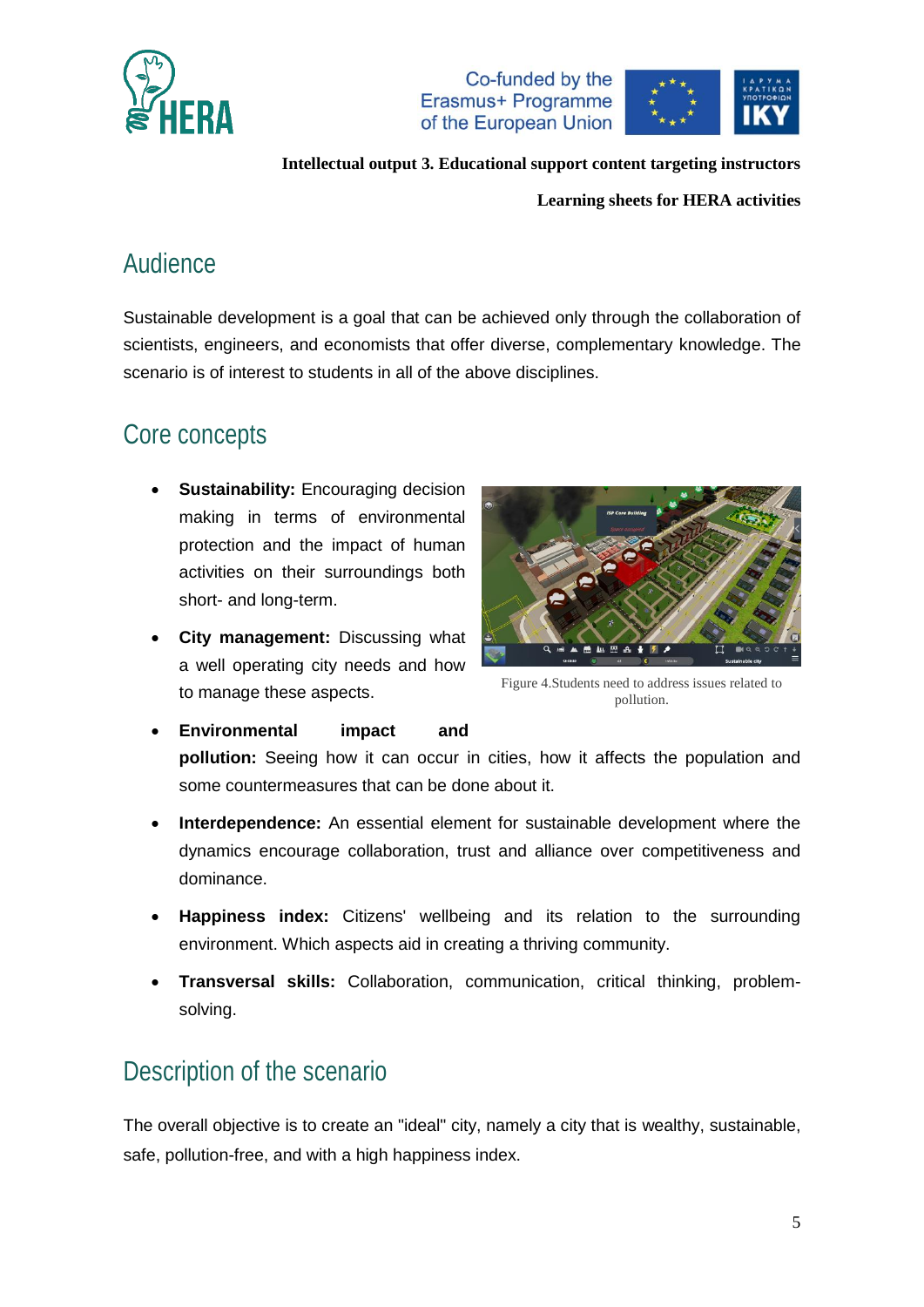



#### **Intellectual output 3. Educational support content targeting instructors**

#### **Learning sheets for HERA activities**

Sustainable development cannot be implemented effectively if parts of the government act separately or when some are out for their own individual gain. Succeeding in sustainability requires knowledge from vast areas, understanding relations and environmental impacts. All parties have to work together in order to create a healthy and pleasant city for everyone.

This can be achieved by starting with designing a comprehensive and an orderly strategy for developing the city. Through planning and seeing the weak spots we prevent faulty design and stagnation in the implementation process. The choice of the solution will be determined by the local characteristics of the site including its size, population, revenues, and landscape. The plan can be adjusted throughout the game. This scenario demands good analytical skills, innovative and critical thinking and compromises.

Students must understand that a sustainable city cannot be achieved by one player dominating the scene for personal gains for which countless examples of similar behaviors can be found in the real world. The key is to work together and create interdependence. Here, we hope to prompt sustainable mentality and showcase the importance of interdependency instead of competitive and codependent ways. If done correctly it helps to lighten the workload for each representative and achieve a living environment that is pleasant to everyone, including for the representatives themselves who presumably live in the area.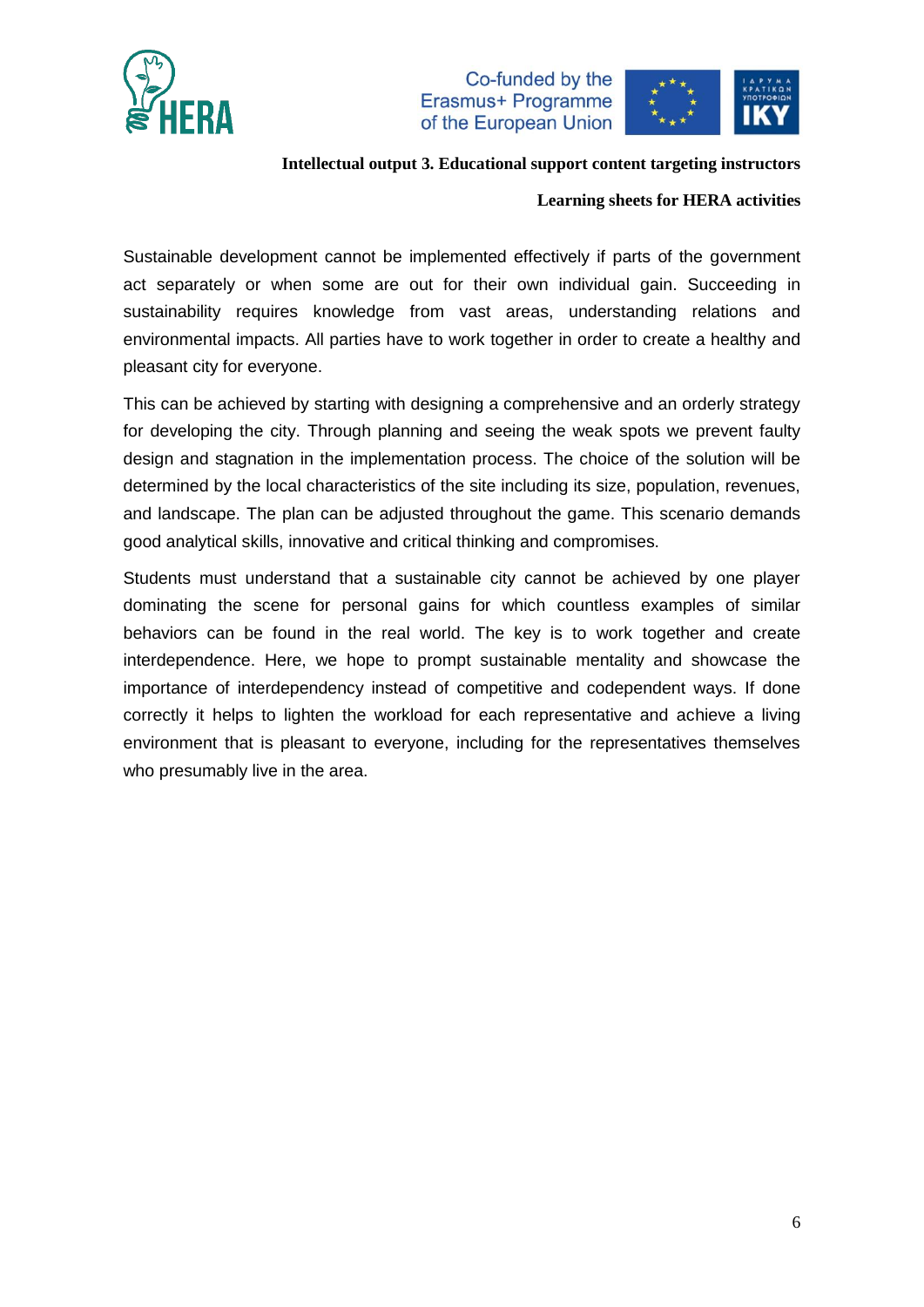



**Intellectual output 3. Educational support content targeting instructors**

#### **Learning sheets for HERA activities**



Figure 5.Students further need to increase the population of the city by making more services available.

One solution is to use pre-built plateaus for establishing a wind park. This is a green alternative to nuclear or coal-based energy production and takes advantage of windy areas while being away from the city centre. Some energy can also be produced by

recycling stations. However, all trash sites should be set up somewhere in the outskirts.

Since factories create pollution it's important to have water, ground and air treatment stations as a countermeasure. Industrial and residential areas should be separated in order to keep the population away from potentially hazardous chemicals. Although water bodies don't interact with pollutants directly in the game it is not wise to build industries on the shores because of potential leaching that would occur in real life. In addition to chemical impacts it will reduce the value of the milieu as well. Natural areas should be kept clean and accessible for the public in order to provide cultural ecosystem services. These areas can be used for relaxing, picnics, sports, events and other free time activities. Terrain tools could also provide creative options for design - mountains control the winds, provide shade and scenery; water bodies provide habitats, aesthetic enjoyment and could even act as a supply of drinking water for the city. After all, a city must have a water supply. This of course requires water treatment services. Another way of exhibiting sustainable thinking is considering farmlands, parks and trees as means to provide natural environment (for example absorbing and retaining water, offering cooling effects and shade, providing habitats and enhancing biodiversity) and as an important part of the milieu. What comes to societal management there should be a lot of different facilities provided. In order to avoid wasting land, resources and fuel placement of different areas should also be thought out. Factors like security, education, presence of nature, employment, health, electricity and internet connection should all be taken under consideration for a happy citizen.

### Suggested class activity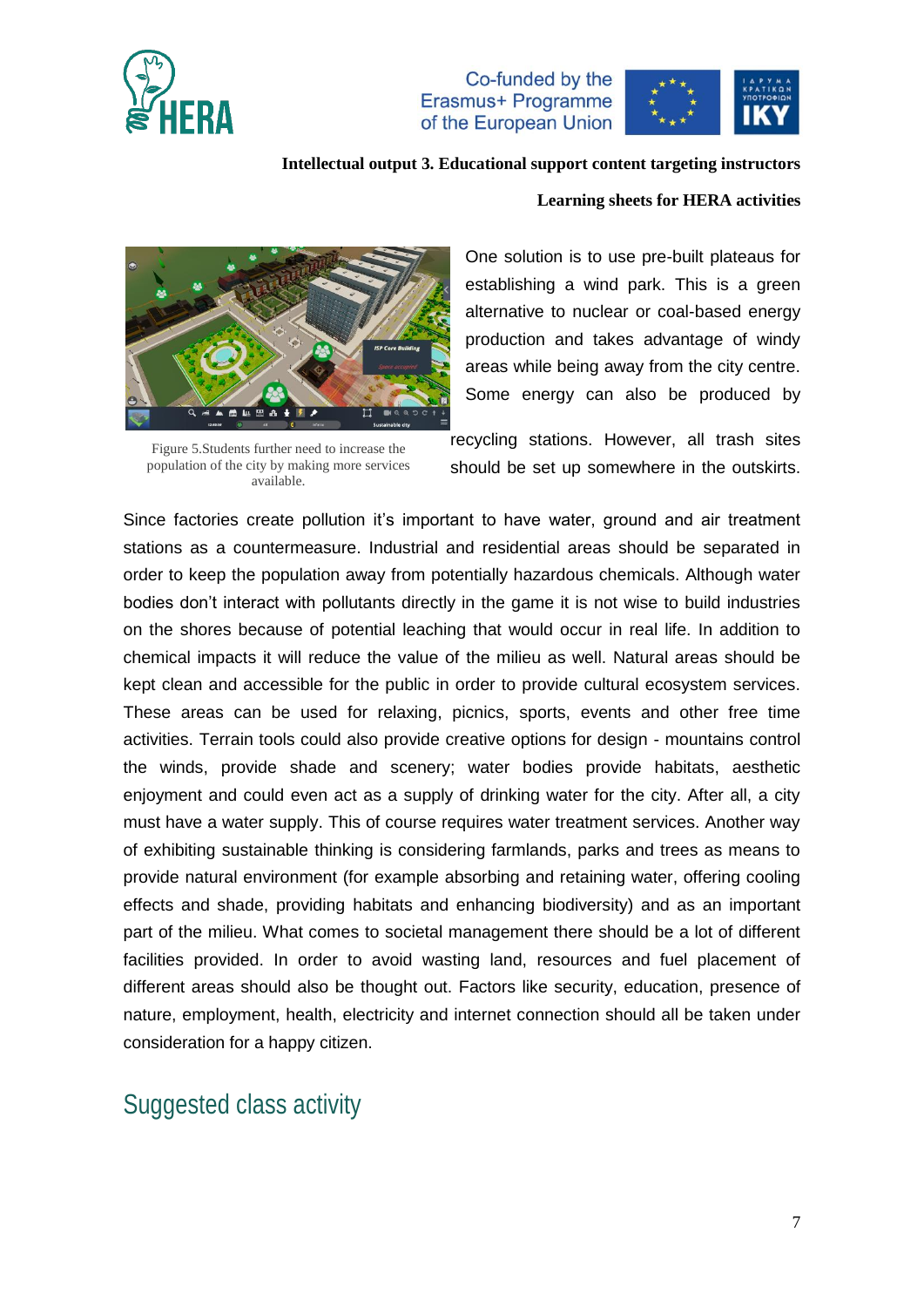



**Intellectual output 3. Educational support content targeting instructors**

#### **Learning sheets for HERA activities**

- 1. The teacher presents the problem to the class and introduces the scenario and the game. The teacher has predesigned part of the city for starters that students need to develop further.
- 2. The students have to understand the problem and define possible solutions.
- 3. Teacher forms groups and gives students their roles in the game.



Figure 6.Students have a lot of flexibility to introduce services that address the needs of inhabitants.

- 4. The students must get to know their roles and understand their abilities as well as aspects where they are limited and need to collaborate.
- 5. Team members need to develop an orderly plan to start developing the city. Evaluating ideas, combining them, and prioritizing them towards designing the best possible solutions.
- 6. The students follow through with their ideas while adjusting the plan according to the flow. Using the agile system in-game is encouraged for communicating each role's needs and for avoiding stagnation.
- 7. The students discuss game results, their experiences, and the knowledge they developed and the teacher provides feedback.

### Assessment methods

This is a collaborative, open-ended activity in which a single solution doesn't exist. Selfassessment is useful in this scenario offering students the benefit of taking responsibility for their learning. Students will discuss their roles within their group and reach a decision on whether they achieved their goal or not. Students may further present their solution to the entire class receiving evaluation from their peers. Finally, the class may decide on the more creative solutions among all teams.